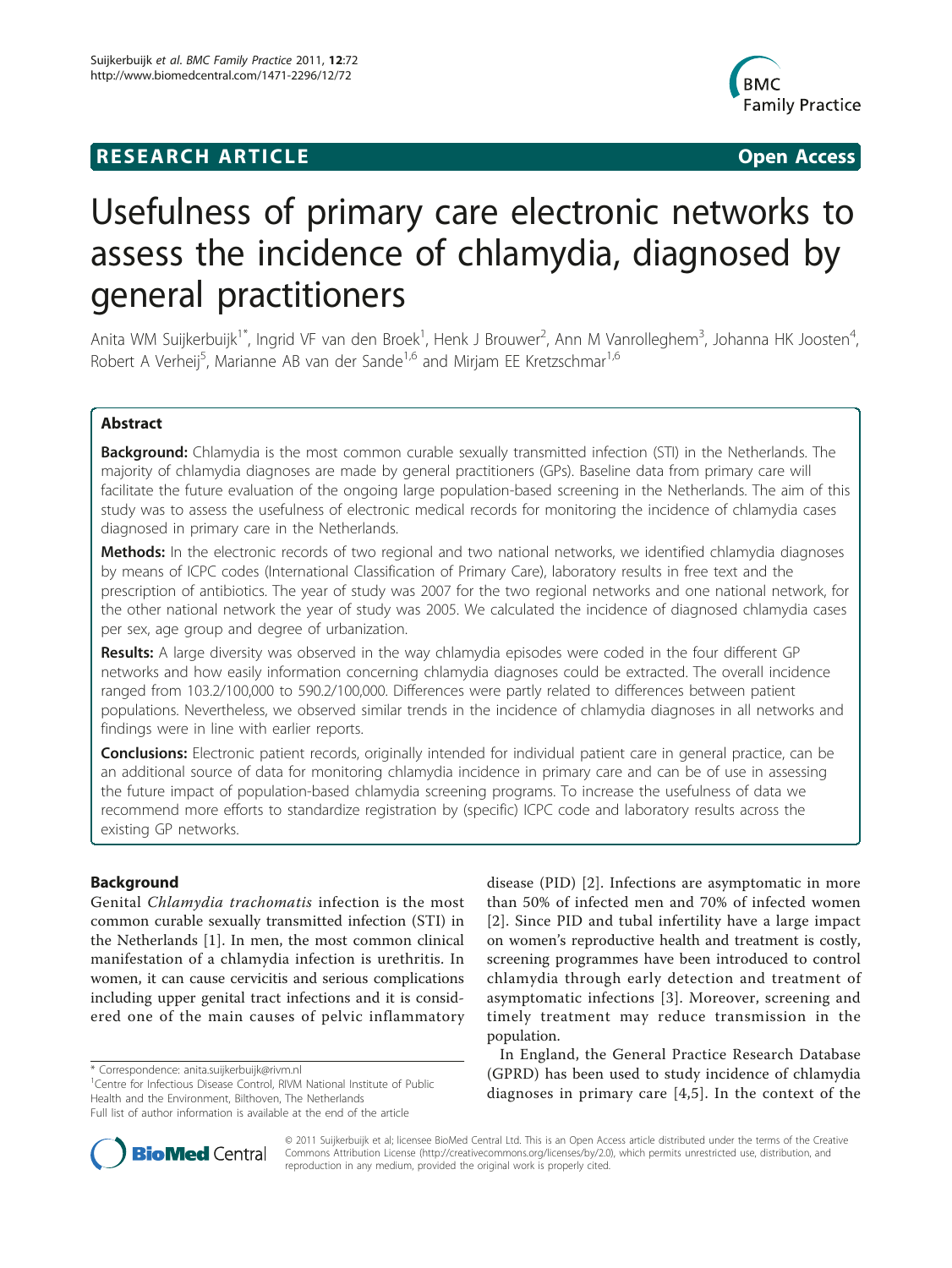rollout of the opportunistic National Chlamydia Screening Programme (NSCP), the GRPD proved to be an important source of valuable baseline data. In the Netherlands, the decision to implement population-based screening on a national level is still pending. After a pilot study that assessed the feasibility of screening and the prevalence of chlamydia [\[6](#page-7-0)], a large scale Chlamydia Screening Implementation (CSI) project targeting both men and women started in three regions in the Netherlands in 2008 [\[7,8](#page-7-0)]. The patient population visiting general practitioners (GPs) and testing positive for chlamydia infection is expected to change in regions where screening is implemented with a substantial coverage. We want to be able to monitor any changes of the incidence of chlamydia diagnoses in primary care. In addition, baseline information of the incidence of chlamydia cases, diagnosed in primary care will be needed to parameterize mathematical models to study the population impact of chlamydia screening programmes [[9\]](#page-7-0).

In the Netherlands, the national surveillance of chlamydia is mainly based on data from STI centres, reported to the National Institute of Public Health and the Environment [[10](#page-7-0)]. Dutch STI-centres provide free and anonymous STI testing and care to high-risk groups: persons that fit certain criteria (young age, men who have sex with men, ethnic origin from HIV-endemic areas, and STI-related symptoms). Although surveillance of high-risk groups is important for STIs, the majority of genital chlamydia infections is seen by GPs [[7](#page-7-0),[11,12](#page-7-0)]. In the Netherlands all inhabitants are registered with a GP; the GP acts as a gatekeeper for secondary care. Reports on the incidence rates of chlamydia diagnoses in primary care are limited. A recent study comparing data from the STI-centre surveillance and electronic medical records of a nationwide sentinel GP network concluded that GPs accounted for 80-85% of STI-diagnoses [\[13](#page-7-0)]. The chlamydia reporting rate, based on these two data sources was 220/100,000 population or 36,000 cases reported per year. However, uncertainties remained on the case definition of chlamydia in the GP electronic records.

To obtain more insight into occurrence and reporting of chlamydia diagnoses in GP practice, we compared the incidence of chlamydia diagnoses in the GP network studied in ref 13 with another nationwide and two regional networks. We described the variation in the recording of chlamydia infections and we discussed possible explanations for this variations and the usefulness of these data for the purpose of monitoring chlamydia incidence in the population. This study, together with data form STI-centres, served as baseline information on incidence of chlamydia diagnoses in primary care for the evaluation of the CSI project.

# Methods

# GP networks

For research and education purposes, departments of family medicine of most Dutch universities have primary care networks consisting of GPs from different practices in the region. There are 11 GP networks in the Netherlands which do not overlap. The networks are independent, there is no routine dataflow to a national database. These GP networks collect computer based information about patient care using uniform data collection and registration methods. At regular intervals the information from local registration systems is fed into a central database. On the national level, two GP networks exist that collect data on morbidity, prescriptions and referrals. The aim of regional and national networks is to collect data about primary care in a standardized way, suitable for scientific evaluation. For our study we extracted information about chlamydia diagnoses and treatment from four electronic networks. We selected two nationwide networks as to be able to compare earlier findings in [[13](#page-7-0)] with results form another national network. Since the CSI project was conducted in Amsterdam, Rotterdam and the southern part of Limburg we selected also the two GP networks in Amsterdam. In Rotterdam there was not a regional GP network available; the database of the GP network in Limburg has a focus on a limited number of diagnoses, largely chronic diseases. Therefore, only two regional networks from Amsterdam were included. Ethical approval for this study was not necessary since all patient information in the databases is anonymous, no intervention was done and all patients were informed that their GP participates in scientific research. The four networks: Amsterdam Medical Centre (AMC) network, Academic General Practice Network VU University medical centre (VUmc), Integrated Primary Care Information (IPCI) network and Landelijk Informatie Netwerk Huisartsen (LINH, Netherlands Information Network of General Practice) provided approval for the use of the GP data for this specific study.

### Definition of Chlamydia trachomatis diagnoses using ICPC codes

To define chlamydia diagnoses in GP networks, we used a selection of codes within the International Classification of Primary Care (ICPC-1), a worldwide system for coding patient symptoms and diagnoses in primary care [[14\]](#page-7-0). Depending on clinical features chlamydia infections in men and women are recorded under general maincodes that include a broader range of diagnoses (for vaginitis, cervicitis, PID and epididymitis) or specific sub-codes (diagnoses with chlamydia). Since some GPs only register main-codes (ending with .00) and no subcodes, these main-codes were included only if the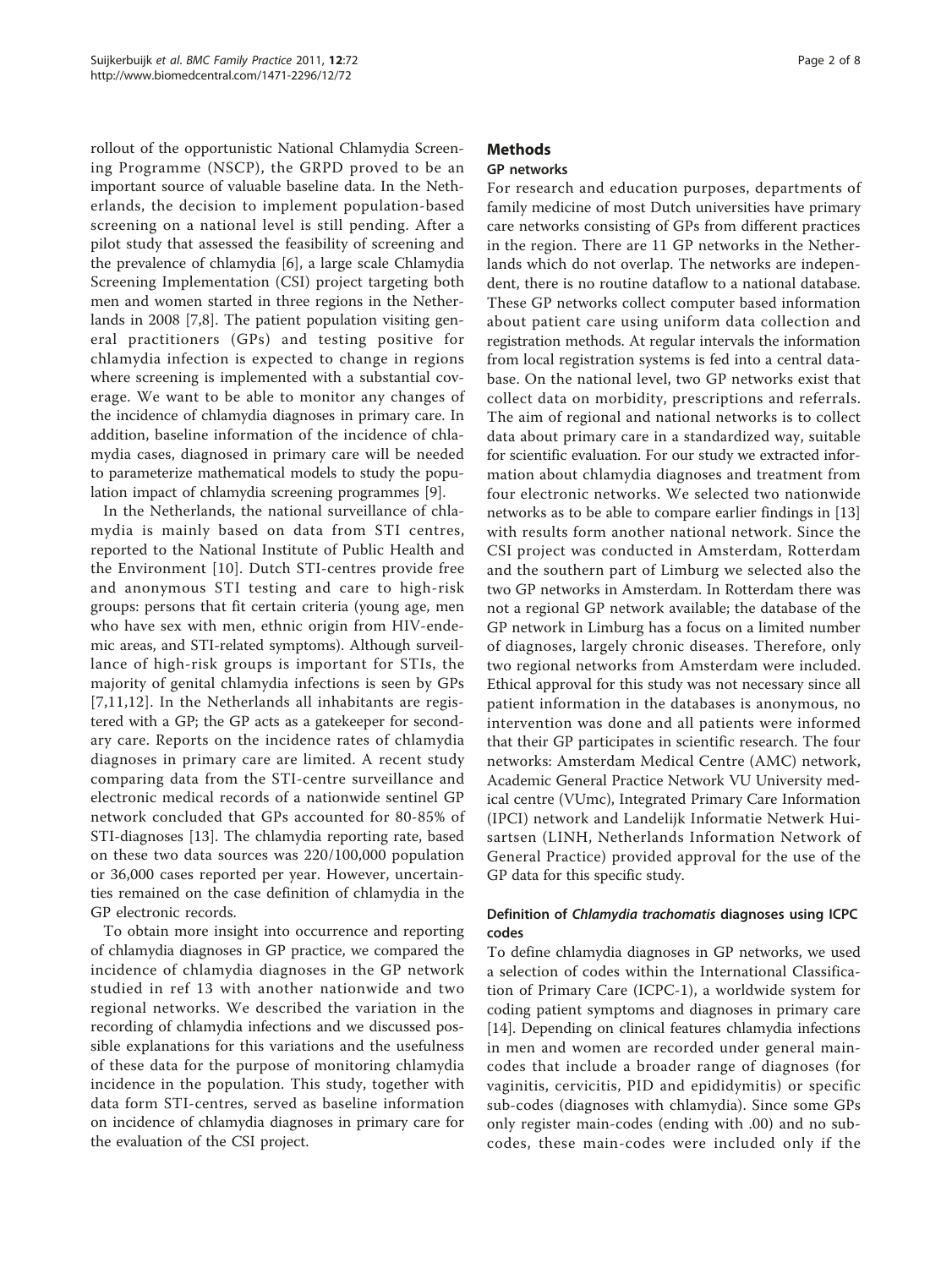treatment (prescribed within two months after the code date) fitted a chlamydia diagnosis. The following antibiotics were included: Azythromycin, Doxycyclin, Amoxicillin, Erythromycin, Ciprofloxacin, and Ofloxacin; they were coded using the Anatomical Therapeutic Chemical (ATC) classification scheme applied by the WHO. We did not use doses of antibiotics.

## Electronic networks and data extraction Amsterdam Medical Centre (AMC) network

Five primary healthcare centres in the south-east of Amsterdam participate in the continuous morbidity registration network of the Department of General Practice, AMC, University of Amsterdam. For our study, we selected all patient records in the year 2007 with a chlamydia-related ICPC code or with the string 'chlam' in the free text. We verified these probable chlamydia diagnoses, based on information of laboratory results in the free text and the prescription of chlamydia-specific antibiotics. Patients' sex, age, date of consultation and duration of registration were used as well as the total number of patients and their time registered in the participating practices in 2007 (patient years).

## Academic General Practice Network VU University medical center (VUmc)

The VUmc general practitioner network covers 21 practices in the cities Haarlem (13), Amstelveen (1) and Amsterdam (7). Similar to the data extraction of the AMC database, a researcher examined all medical records of 2007 containing the string 'chlam' or a related ICPC code to determine chlamydia episodes. The same patients' characteristics as in the AMC network were available with exception of the time period that patients had been registered in practice.

#### Integrated Primary Care Information (IPCI) network

The IPCI database is a longitudinal observational database which contains data from electronic medical records of 81 practices throughout the Netherlands. Medical records of 2007 were not available; therefore we used all medical records of 2005 to identify chlamydia cases. Like in the networks stated above, records were searched for the string 'chlam' or specific ICPC codes. The identified records were manually validated using all information available in the database to determine the presence of a chlamydia diagnosis. The IPCI database contains demographic information of the patient (date of birth, sex, degree of urbanization of home address, duration of registration), medical notes per consultation (ICPC codes, symptoms, physical examination, assessments and diagnoses), prescriptions, referrals, hospitalizations and laboratory results.

#### Landelijk Informatie Netwerk Huisartsen (LINH) network

LINH is based on electronic medical records from 81 general practices, spread throughout the Netherlands. Data include longitudinal information on patient's characteristics such as age, sex, degree of urbanization of home address, duration of registration in practice, as well as medical information on consultations, prescriptions, referrals, and diagnoses. Based on ICPC codes and ATC codes probable chlamydia infections in 2007 were identified (similar to previous study) [[13\]](#page-7-0). More than in the three other networks, GPs participating in the LINH network are instructed to use ICPC codes for every patient contact. Free text from medical records is not available in this database.

#### Data analysis

Chlamydia infections were counted as 'episodes': one or more patient consultations for the same medical diagnosis. In all four networks we included a second episode for the same patient only after an interval of at least two months after the first diagnosis. We assessed diagnoses by ICPC codes, free text and ATC codes in the different networks and calculated incidence of chlamydia diagnoses per age group. The incidence of chlamydia diagnoses was defined as the number of new chlamydia episodes divided by the number of patient years in participating practices in the AMC, IPCI and LINH database. For the denominators of the VUmc network we used the numbers of patients at the end of the year. We also described the incidence of diagnosed cases by level of population density in the LINH and IPCI network.

In accordance with Statistics Netherlands the following definitions for population density were used:

- Level 1: highly urban: 2,500 addresses or more per square km
- Level 2: 1,500 to 2,500 addresses per square km
- Level 3: 1,000 to 1,500 addresses per square km
- Level 4: 500 to 1,000 addresses per square km

• Level 5: rural: fewer than 500 addresses per square km

# Results

#### Characteristics of patient populations in the four networks

Table [1](#page-3-0) shows a number of characteristics of the study population of the selected networks and the way chlamydia was defined. The size of study population in the different networks varied from 35,137 to 327,725 depending on the number of practices included. In all networks slightly more women than men were registered. The patients in the catchment area of the AMC network had a lower socioeconomic status and were more often of non-western origin than in the other networks. The AMC and VUmc network both covered a highly urbanized population, whereas the two national networks contain practices from areas with a population density representative for the whole country.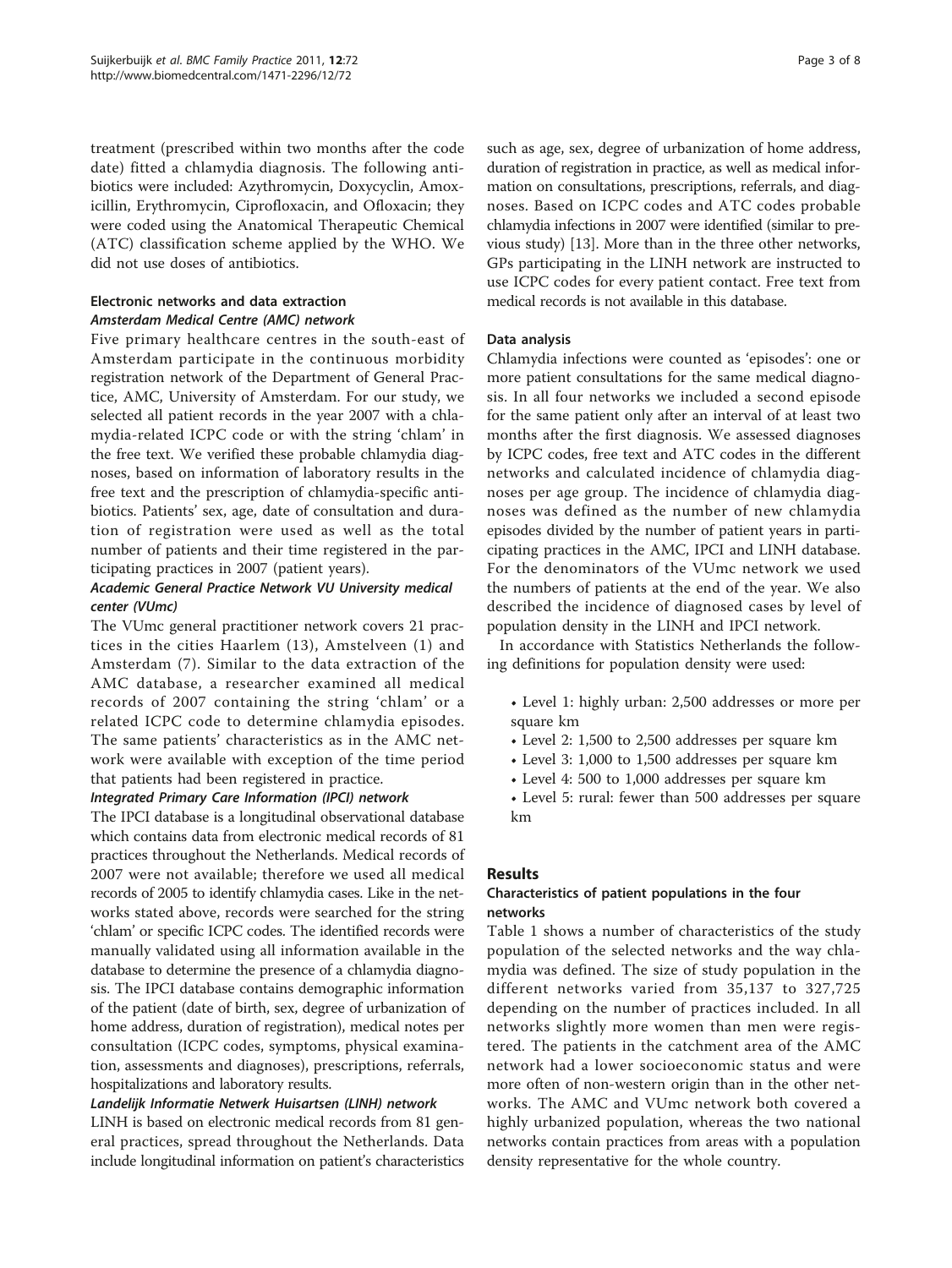|                                                      | wie i oferfleu of geheidt praetiee hetworks                                                                                            |                                                                       |                                                                       |                                                                                                                                |
|------------------------------------------------------|----------------------------------------------------------------------------------------------------------------------------------------|-----------------------------------------------------------------------|-----------------------------------------------------------------------|--------------------------------------------------------------------------------------------------------------------------------|
|                                                      | <b>AMC</b> network                                                                                                                     | <b>VUmc network</b>                                                   | <b>IPCI</b>                                                           | <b>LINH</b>                                                                                                                    |
| Region                                               | South-east Amsterdam                                                                                                                   | Amsterdam, Haarlem,<br>Amstelveen                                     | Nationwide                                                            | Nationwide                                                                                                                     |
| Year of data<br>extraction                           | 2007                                                                                                                                   | 2007                                                                  | 2005                                                                  | 2007                                                                                                                           |
| No of<br>practices                                   | 5                                                                                                                                      | 21                                                                    | 81                                                                    | 81                                                                                                                             |
| Size of<br>network<br>population                     | 35,137                                                                                                                                 | 66,402                                                                | 235,307                                                               | 327,725                                                                                                                        |
| Percentage of<br>women                               | 53%                                                                                                                                    | 53%                                                                   | 51%                                                                   | 51%                                                                                                                            |
| Patient<br>characteristics                           | Lower socioeconomic status and more<br>often non-western descent than the<br>general population; living in an highly<br>urbanized area | More often of Dutch<br>descent; living in an<br>highly urbanized area | Representative<br>sample of the<br>general population<br>$[21]$       | Representative sample of the general<br>population [22]                                                                        |
| Definition of<br>chlamydia                           | A chlamydia diagnosis was based on<br>laboratory results, appropriate antibiotics or<br>correct ICPC code in the medical record        | Idem, based on<br>laboratory results,<br>antibiotics and ICPC<br>code | Idem, based on<br>laboratory results,<br>antibiotics and ICPC<br>code | A chlamydia diagnosis was based on a<br>specific ICPC sub-code or main-code<br>combined with a chlamydia-related<br>antibiotic |
| Overall<br>incidence rate<br>per 100,000<br>(95% CI) | 590.2 (506.7 - 687.3)                                                                                                                  | 275.4 (233.6 - 324.7)                                                 | 103.2 (89.2 - 118.7)                                                  | 195.9 (179.3 - 214.1)                                                                                                          |

#### <span id="page-3-0"></span>Table 1 Overview of general practice networks

#### Use of ICPC codes

The use of ICPC codes in the identified (probable) chlamydia episodes in the electronic records varied largely among the four networks (table [2\)](#page-4-0) for both men and women. The proportion of episodes identified with any ICPC code differed. More than 40% of the chlamydia diagnoses in the AMC and IPCI network did not have an ICPC code, while in the VUmc network more than 90% and in the LINH network all records contained a code. The availability of ICPC codes facilitated the search for chlamydia diagnoses in VUmc and LINH networks. Second, there were differences in the use of the various ICPC codes in the GP networks. In the VUmc and LINH network the code for PID (X74 and X74.01) was found more frequently than in the AMC and IPCI network. In all networks except the VUmc network code X84.00 was sometimes used, while this is not an appropriate code to define a chlamydia diagnosis. Unlike the AMC and LINH networks, a considerable part of the probable chlamydia cases in the VUmc and IPCI network were registered under the code X99.00 (other genital disease in women). In the LINH network, the main-codes (X74.00, X84.00, and Y99.00) and sub-code Y74.02 (epididymitis) were seen more frequently than in the other networks. Finally, the proportion of episodes defined by sub-codes specific for chlamydia varied largely, this was 40.6% of chlamydia cases in the IPCI-network 48.2% of chlamydia diagnoses at AMC practices, 68% in the LINH-network and 74.5% in the VUmcnetwork.

#### Incidence of chlamydia diagnoses in the GP networks

The estimated incidence of chlamydia diagnoses was higher in the regional networks around Amsterdam than in the nationwide networks. The incidence rate was 590.2/100,000 for AMC, and 275.4/100,000 for VUmc compared to 103.2/100,000 for IPCI and 195.9/ 100,000 for LINH network (table 1). The incidence rates were lower in men than in women and peaked in different age groups (see Figure [1a](#page-5-0) and [1b](#page-5-0)). In the LINH and VUmc networks incidence rates were highest for men in the age group 20-24 years old (461 and 1060 per 100,000 respectively) while in the AMC and IPCI network men from 25 to 29 years had the highest incidence of chlamydia diagnoses (1012 and 423 per 100,000 respectively). With increasing age numbers of chlamydia diagnoses declined in all the networks. In the LINH network, men aged 50 years and older had a relatively higher incidence rate than in the other networks. Highest rates in women were seen in the AMC network and especially in the youngest age group of 15 to 19 years old (2466 per 100,000). The VUmc, LINH and IPCI network had the highest incidence in the age group 20 to 24 years old (936, 702 and 906 per 100,000 respectively).

#### Incidence of chlamydia diagnoses related to population density

For the nationwide networks IPCI and LINH, we further stratified the incidence rates by degree of urbanization (table [3](#page-5-0)). The highest rates were seen in the highly urbanized areas in men and women at the age of 15 to 29.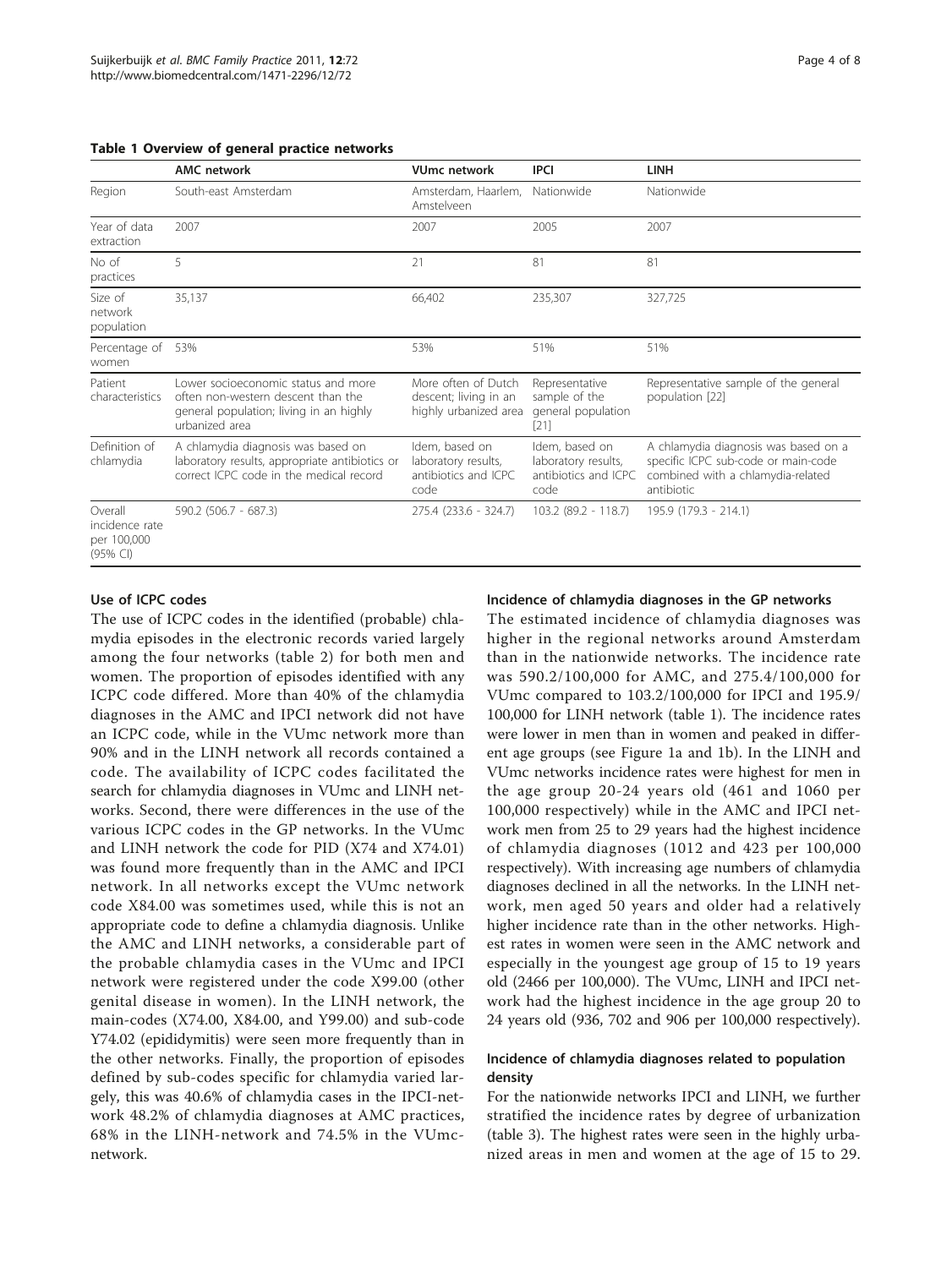| diagnosis                        |                                                    |                                                                          |           |      |                                                                                     |  |  |
|----------------------------------|----------------------------------------------------|--------------------------------------------------------------------------|-----------|------|-------------------------------------------------------------------------------------|--|--|
| Reported<br><b>ICPC</b><br>codes | <b>Explanation code</b>                            | AMC 2007% (N = 164, VUmc 2007%<br>49 men: 115 women) $(N = 141, 55$ men: | 86 women) |      | IPCI 2005% (N = 189, LINH 2007% (N = 485,<br>80 men; 109 women) 229 men; 256 women) |  |  |
| No code                          | Verified in free text and in<br>laboratory results | 43                                                                       |           | 42.9 |                                                                                     |  |  |
| X74.00                           | <b>PID</b>                                         | 24                                                                       |           | 2.6  | 10.5                                                                                |  |  |
| X7404                            |                                                    |                                                                          |           |      |                                                                                     |  |  |

<span id="page-4-0"></span>Table 2 Use of ICPC code in different GP networks for patients identified in our study as having a chlamydia

 $X74.01$  PID by chlamydia  $-$  8.5  $-$  2.7

X84.00 Vaginitis 1.8 - 2.1 10.5 X84.01 Vaginitis by chlamydia 17.7 10.6 - 12.2 X85.00 Cervicitis 0.6 0.6 - 5.3 5.3 3.3 X85.01<sup>\*</sup> Cervicitis by chlamydia 15.9 19.9 19.9 5.3 13

X74.05 Other pelvic infection **-** - 2.1

X85.04 Other cervical disease - - 0.5 - 0.5 - 0.5 - 0.5 - 0.5 - 0.5 - 0.5 - 0.5 - 0.5 - 0.5 - 0.5 - 0.5 - 0.5 - 0.5 - 0.5 - 0.5 - 0.5 - 0.5 - 0.5 - 0.5 - 0.5 - 0.5 - 0.5 - 0.5 - 0.5 - 0.5 - 0.5 - 0.5 - 0.5 - 0.5 - 0.5 - 0.

|        | transmitted infection in<br>women                           |                          |                          |                          |      |  |  |
|--------|-------------------------------------------------------------|--------------------------|--------------------------|--------------------------|------|--|--|
| X99.03 |                                                             |                          |                          |                          |      |  |  |
| X99.05 |                                                             |                          |                          |                          |      |  |  |
| Y74.00 | Orchitis/Epididymitis                                       | 0.6                      | $\overline{\phantom{a}}$ | 1.1                      | 16.7 |  |  |
| Y74.01 |                                                             |                          |                          |                          |      |  |  |
| Y74.02 |                                                             |                          |                          |                          |      |  |  |
| Y99.00 | Genital disease or sexually<br>transmitted infection in men | 1.8                      | $\sim$                   | 23.3                     | 7.8  |  |  |
| Y99.01 |                                                             |                          |                          |                          |      |  |  |
| Y99.05 |                                                             |                          |                          |                          |      |  |  |
| Y99.06 |                                                             |                          |                          |                          |      |  |  |
| Y99.03 | Genital disease by chlamydia<br>in men                      | 14                       | 35.5                     | $\overline{\phantom{a}}$ | 22.9 |  |  |
| Y99.07 | Unknown code                                                | $\overline{\phantom{a}}$ | $\sim$                   | $\sim$                   | 0.4  |  |  |
| Total  |                                                             | 100                      | 100                      | 100                      | 100  |  |  |

1.2 16.3 14.8 - 14.8

\*In the IPCI network: cervicitis.

X99.00 Genital disease or sexually

In rural areas a few groups showed incidence rates higher than in semi-rural areas. The overall incidence of chlamydia diagnoses in the youngest age groups was similar in both networks: in men 297 and 325 per 100,000, in women 535 and 525 in IPCI and LINH network respectively.

#### **Discussion**

Our study showed that electronic databases from primary care networks can be used to estimate the incidence of chlamydia diagnoses. However, we observed variability in the incidence rate reported by the four networks; different registration rules/habits and sociodemographic characteristics of the patient populations in the networks contributed to this variability. Diagnosed cases of chlamydia infection were recorded in several ways in GP electronic records. While most GPs used ICPC codes for recording details of their diagnosis, others resorted to free text fields from which extracting

standardized diagnoses is difficult and time-consuming. The application of ICPC codes in general as well as the use of specific (sub)codes differed from network to network hampering comparability and the analysis of overall trends.

The estimated incidence of chlamydia diagnoses varied from 103 to 590 per 100,000 in the four networks. Despite the large difference in incidence rates, similar trends were observed. Chlamydia incidence was highest in the youngest age groups (15 to 30 years), where incidence rates in women were approximately twice as high as in men. This is in agreement with what is found in Dutch STI clinics, where the numbers of young women diagnosed with chlamydia are higher than in young men [\[1](#page-6-0)]. The highest incidence rates of diagnosed cases were found in the AMC network. Patients included in the AMC network, in the south-eastern part of Amsterdam have on average a lower socioeconomic status and are more often of non-western origin. Based on a classification of Statistics Netherlands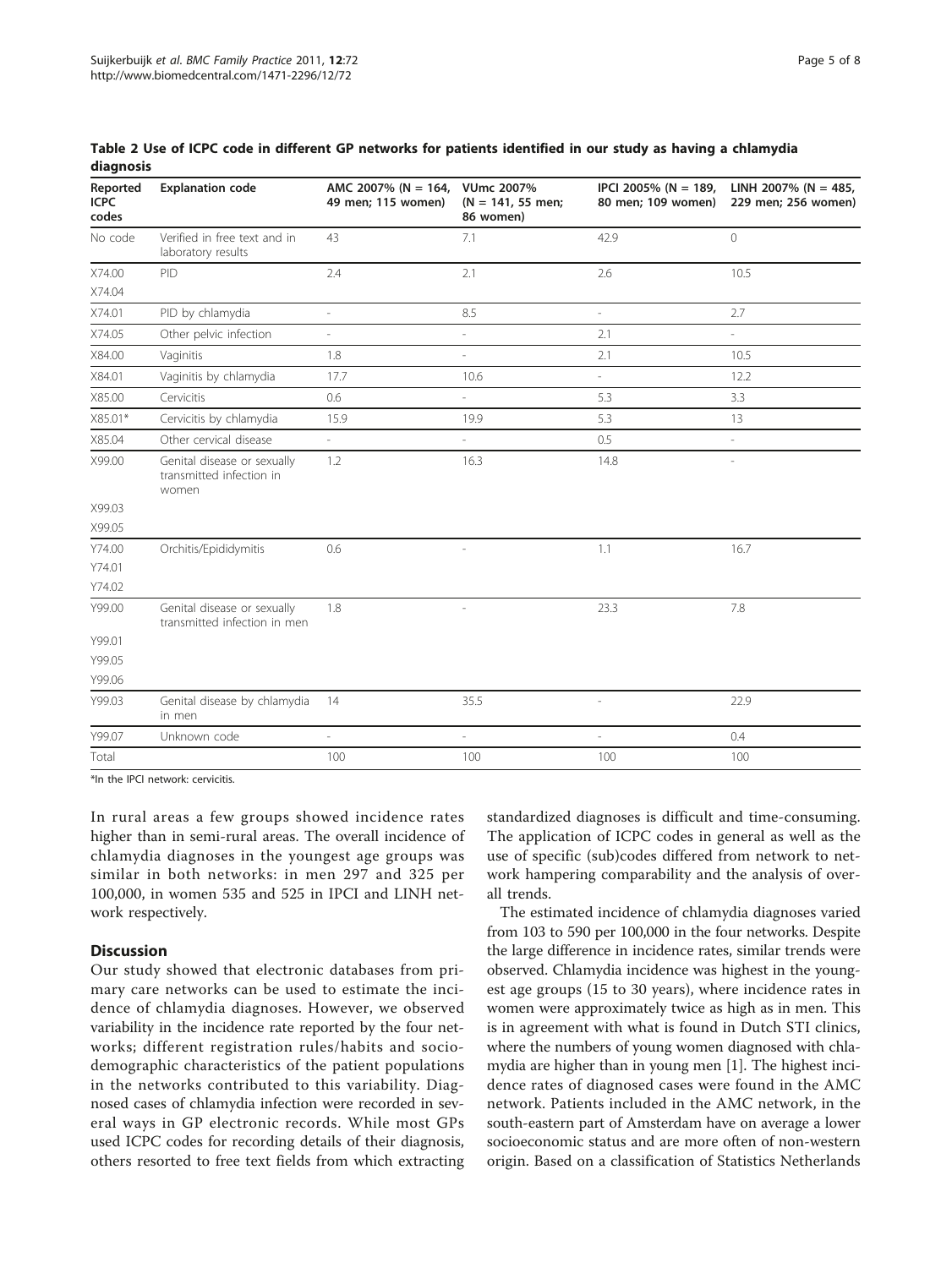<span id="page-5-0"></span>

and The Netherlands Institute for Social Research 92% of all patients in these practices belonged to the lowest of five socioeconomic status levels while 53% were of nonwestern descent, in 2007. Other studies revealed that the risk of acquiring chlamydia is associated with ethnicity

and social economic status [[6,15\]](#page-7-0). In addition, the southeast of Amsterdam is a highly urbanized area and as in the IPCI and LINH network we observed a general increase in chlamydia incidences with higher degree of urbanization. In contrast, the relatively high incidence in rural areas in

| Table 3 Incidence of chlamydia diagnoses per 100,000 person-years in IPCI and LINH network concerning degree of |  |
|-----------------------------------------------------------------------------------------------------------------|--|
| urbanization                                                                                                    |  |

| Degree of urbanization | Men all ages |             | Women all ages |         | men 15-29   |          | women 15-29 |          |
|------------------------|--------------|-------------|----------------|---------|-------------|----------|-------------|----------|
|                        | <b>IPCI</b>  | <b>LINH</b> | <b>IPCI</b>    | LINH    | <b>IPCI</b> | LINH     | <b>IPCI</b> | LINH     |
| Level 1: highly urban  | 132.5        | 340.8       | 156.2          | 371.7   | 427.4       | 634.1    | 650.3       | 881.1    |
| 95%CI                  | 93-184       | 277-419     | 112-212        | 307-450 | 276-635     | 471-853  | 453-906     | 703-1105 |
| Level 2                | 96.6         | 197.7       | 144.4          | 248.5   | 341.5       | 364.2    | 616.1       | 682.1    |
| 95%CI                  | $61 - 146$   | 141-278     | 99-203         | 185-333 | 196-558     | 217-611  | 405-901     | 472.-984 |
| Level 3                | 54.9         | 181.2       | 67.8           | 166.3   | 140.7       | 255.4    | 330.8       | 331.9    |
| 95%CI                  | 33-87        | 130-253     | 43-103         | 118-235 | 63-276      | 243-622  | 197-524     | 201-547  |
| Level 4                | 52.1         | 138.9       | 146.7          | 97.1    | 201.8       | 210.3    | 686.8       | 261.5    |
| 95%CI                  | 22-107       | 103-187     | 89-230         | 68-139  | 68-480      | 125.-353 | 385-1141    | 163-418  |
| Level 5: rural         | 75.6         | 108.3       | 101.8          | 173.6   | 282.3       | 83.1     | 498.1       | 441.0    |
| 95%CI                  | $21 - 202$   | 73-161      | 34-242         | 126-239 | 56-905      | 32-214   | 138-1329    | 286-680  |
| Overall                | 87.3         | 189.7       | 119.1          | 207.9   | 296.3       | 325.3    | 535.9       | 525.1    |
| 95%CI                  | 70-108       | 167-216     | $98 - 143$     | 184-235 | 225-389     | 265-399  | 435-660     | 450-613  |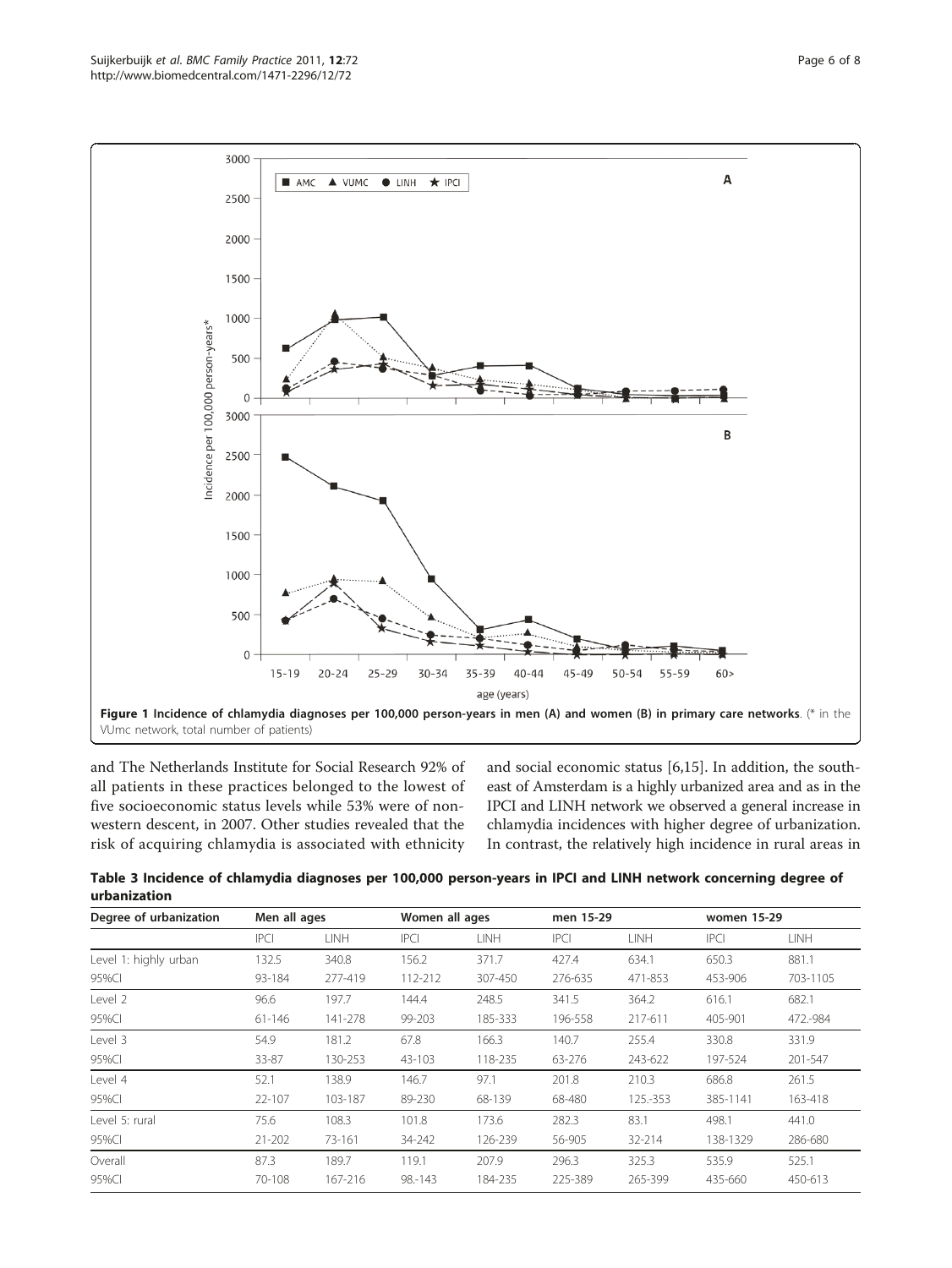<span id="page-6-0"></span>the two national networks is remarkable. Although it cannot be excluded that this reflects a chance effect due to low numbers, further investigations into testing practices are needed to explore this finding.

Our results regarding the trends in incidence of chlamydia diagnoses by age, sex and degree of urbanization compare well with a large population-based chlamydia screening pilot study conducted in 2002/2003. In that study, the prevalence of chlamydia was found to be 2% among 15-29 years old participants (1.5% in men and 2.5% in women). Prevalence was lower in rural areas (0.6%) compared to very highly urbanized areas (3.2%) [[6](#page-7-0)]. Assuming an (untreated) chlamydia infection lasts on average one year, these prevalence rates can be roughly interpreted as annual incidence rates [[16-18](#page-7-0)], which would mean an incidence rate of 1500 and 2500 per 100,000 in young men and women. Our findings in the nationwide networks (an incidence of 300 and 500 per 100,000 in young men and women) indicate that about 20% of the total incident chlamydia cases in that age group is diagnosed by GPs.

Because chlamydia was not recorded under one code and reporting laboratory results was not standard, uncertainty remains about whether all of the extracted cases were actually chlamydia cases and about how many cases of chlamydia were recorded in a way that they were not identified by our extraction rules. The definition of a chlamydia infection that uses fixed maincodes in combination with the code for a specific antibiotic treatment in the LINH network could potentially lead to an overestimation of chlamydia incidence especially in higher age groups. For example, the antibiotic treatment for epididymitis in older men is also prescribed for other pathogens than Chlamydia trachomatis. Information about chlamydia testing results were lacking for the majority of patients in these networks. Finally, the years of study were not the same for every network, which could have influenced the observed incidence rates.

A study of morbidity rates in general practice registration networks in the Netherlands identified potential reasons for the observed variability that apply to our findings as well [[19\]](#page-7-0). We also perceived differences in the methodological characteristics of the networks, such as definitions and registration rules used. Another reason for variability pertains to the variety of testing practices used among GPs. A qualitative study exploring the reasons for variation in diagnostic testing found major differences between high and low chlamydia testers [\[20](#page-7-0)]. Possibly the rate of testing is higher in an urban setting compared to a rural area, explaining at least partly the difference in incidence rates in both areas. The last reason these authors mentioned was related to the sociodemographic characteristics of the catchment population

of the networks, which is certainly true for the differences between the national and regional networks in our study, as described above.

#### Conclusion

In this study, we have demonstrated that electronic medical records, originally intended for individual patient care in general practice, can be an additional source of information about incidence of chlamydia as diagnosed in primary care. These estimates would be helpful to assess the future impact of population-based chlamydia screening programs. In view of the considerable variation in the way chlamydia has been coded and reported, we recommend that more efforts should be undertaken to standardize registration rules and recordtaking for GP networks. In meetings of representatives of the GP networks, methods of registration could be discussed and standardized. The implementation of a single ICPC code for chlamydia infections, as it is defined in ICPC-2 classification, preferably combined with recording of laboratory results in all GP practices that are connected to a data-collecting network is necessary to achieve better comparability of GP registries.

#### Acknowledgements

We would like to thank Dr. Jan van Bergen for useful comments on an earlier version of this manuscript.

#### Author details

<sup>1</sup> Centre for Infectious Disease Control, RIVM National Institute of Public Health and the Environment, Bilthoven, The Netherlands. <sup>2</sup>Department of General Practice, Academic Medical Center-University of Amsterdam, The Netherlands. <sup>3</sup>Department of Medical Informatics, Erasmus University Medical Centre, Rotterdam, The Netherlands. <sup>4</sup> Academic General Practice Network VUmc, Free University Medical Centre, Amsterdam, The Netherlands. <sup>5</sup>NIVEL, Netherlands Institute for Health Services Research, Utrecht, The Netherlands. <sup>6</sup>Julius Centre for Health Sciences and Primary Care, University Medical Centre Utrecht, Utrecht, The Netherlands.

#### Authors' contributions

AS was involved in analysing and interpreting the data and drafted the manuscript. IB initiated and designed the study and revised the manuscript critically. HB, AV, JJ and RV coordinate a GP network and its data acquisition, advised and commented on earlier versions of the manuscript. MS and MK revised and corrected the draft. All authors read and approved the final manuscript.

#### Competing interests

The authors declare that they have no competing interests.

Received: 1 March 2011 Accepted: 8 July 2011 Published: 8 July 2011

#### References

- 1. Koedijk FDH, Vriend HJ, van Veen MG, Op de Coul ELM, van den Broek IVF, van Sighem AI, et al: Sexually transmitted infections, including HIV, in the Netherlands in 2008. Bilthoven: National Institute for Public Health and the Environment; 2008, Report No.: 210261005/2009..
- 2. Peipert JF: Clinical practice. Genital chlamydial infections. N Engl J Med 2003, 25:2424-30.
- 3. Land JA, Van Bergen JE, Morre SA, Postma MJ: Epidemiology of Chlamydia trachomatis infection in women and the cost-effectiveness of screening. Hum Reprod Update 2010, 2:189-204.